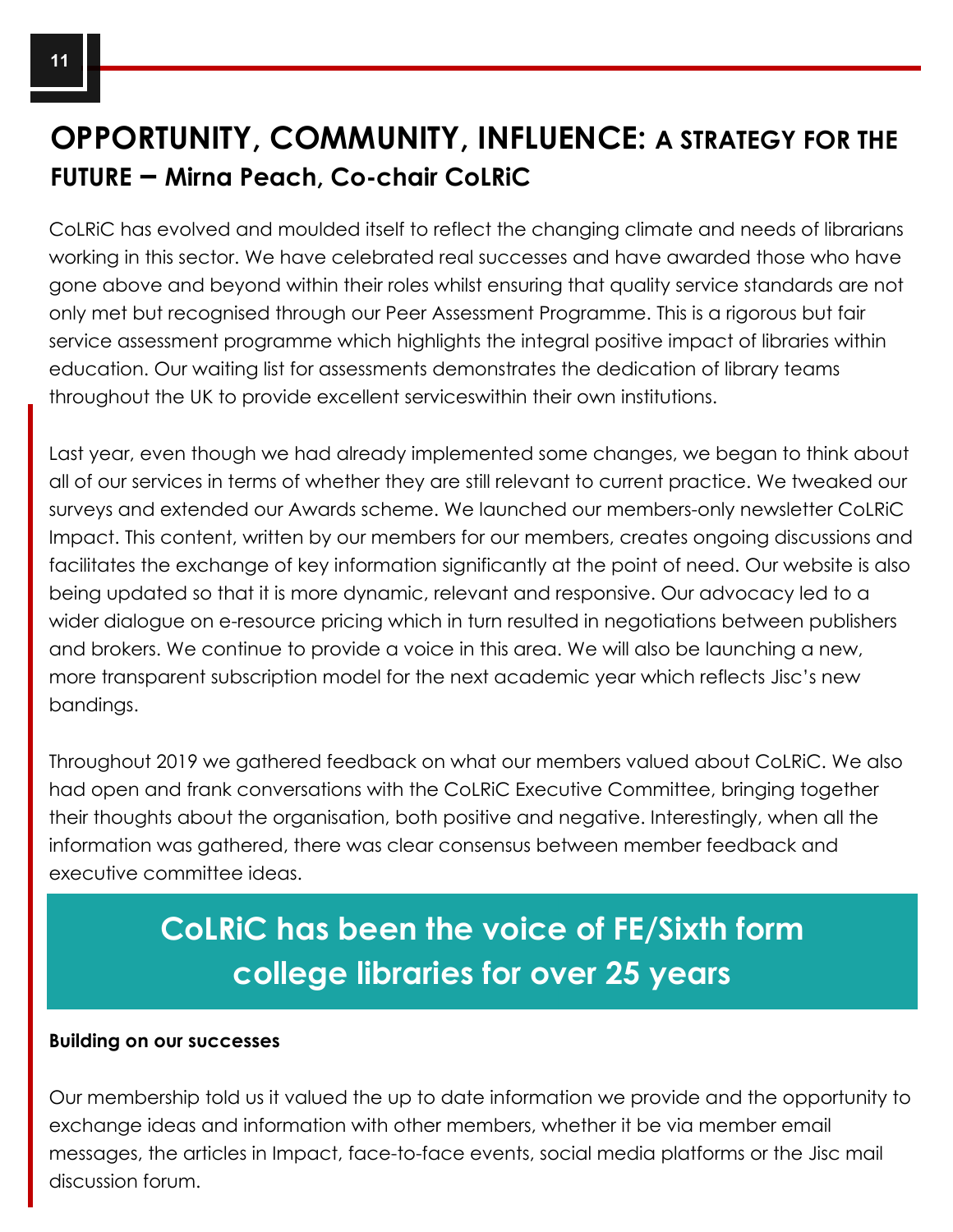We are seen as the voice of FE and viewed positively for the advocacy we provide and the work we do with key stakeholders to ensure our members receive the best possible pricing deal. We are knowledgeable about the sector and about the financial constraints experienced by those working in FE. The ever-changing climate has impacted negatively on the workforce, reducing some services to a small number of colleagues who are stretching their services across college operations.

We bring together our members, developing a sense of community through networking and creating a sense of belonging. Our members generally feel that they are represented by us. Our Peer Assessment programme (PAS) gained excellent reviews. The importance of having a system which benchmarks and raises standards whilst at the same time serving as a means of recognising excellent services within the sector received the highest level of positive response. The annual awards are also well regarded, and the development of one which celebrates individuals as well as services and teams has been well received. These areas are clearly ones we do very well in, and demand for the service continues to grow.

This view of CoLRiC, a respected, professional platform offering advice and guidance and bringing to the fore the importance of libraries and library teams within the education sector is one we are very proud of. CoLRiC is committed to raising the profile of the FE/Sixth Form College sector and advocating for those delivering vital library and learning resource services.

#### **The future**

Throughout our consultation period, three clear themes emerged. These are explained in more detail below and form the tenets of our three-year strategic plan.

- 1. Opportunity
- 2. Community
- 3. Influence

### **Opportunity**

We need to do more work to encourage inclusivity. Whilst we performed really well in engaging with Heads of Service, there was a clear need to include library teams, offering them the space to communicate and to learn from each other.